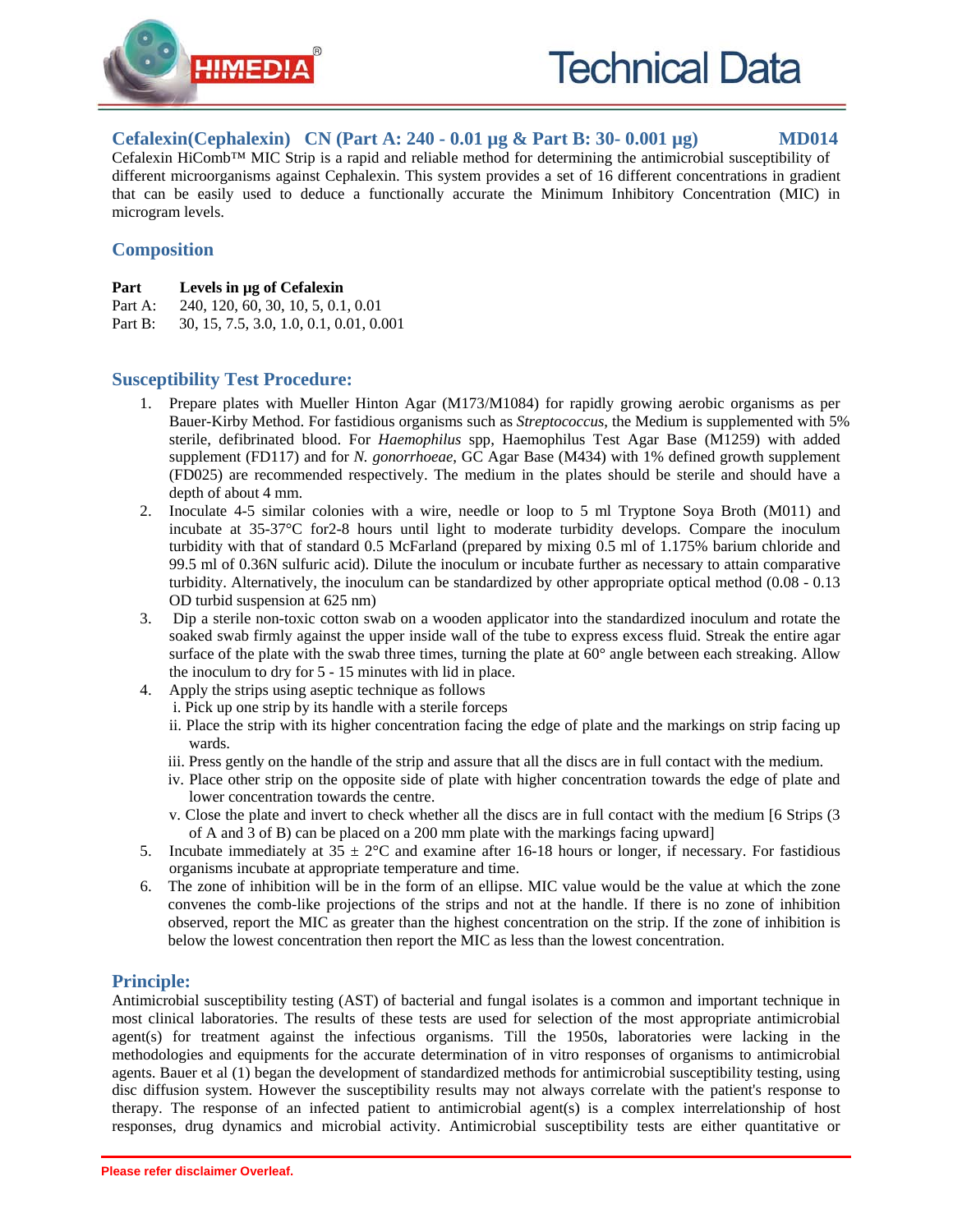qualitative. Minimum Inhibitory Concentration (MIC) determination is a Quantitative method. Determining MIC using a conventional broth dilution method is a tedious and time consuming process.

Hence Gradient diffusion susceptibility testing method is accepted widely and is in routine use for a long time. HiComb is also based on innovative gradient-based technique. This system is developed using dry chemistry technology and consists of two comb shaped strips made of an inert material with 8 extensions that carry the discs of 4 mm, resembling the 'tooth' of a comb. Towards the stem of the strip, MIC reading scale in µg/ml is given along with the HiMedia code. A defined concentration of antibiotic is loaded on each of the disc so as to form a gradient when placed on agar plate. HiComb based on the principle of dilution and diffusion, consists of a gradient that cover a continuous range across 16 two-fold dilutions as per the conventional MIC method. When applied to the agar surface, the antibiotic instantaneously diffuses into the surrounding medium in high to low amounts from one end of the strip to the other. The gradient remains stable after diffusion, and the zone of inhibition created takes the form of ellipse. The MIC value would be the value at which the zone convenes the comb-like projections of the strips and not at the handle. The MIC value obtained from this system can be compared to the standardized CLSI procedure (2).

 HiComb is advantageous for routine use as it is simple to set up and perform, and is rapid than any agar or broth dilution method. The test has special advantage to study the resistance surveillance. The wide concentration gradients of these tests cover the MIC ranges of susceptibility of a wide variety of pathogens and allow both low level and high-level resistance detection.

### **Quality Control:**

**Appearance:** Comb like inert strips having 16 different concentrations of Cefalexin (8 on each strip) impregnated on the circular filter paper discs having diameter of 4mm with the concentrations printed on the strips.

**Cultural response**: Zone of inhibition in form of ellipse is observed on Mueller Hinton Agar (M173) after incubation at 35-37°C for 18-24 hours for standard cultures.

| <b>Organisms</b> (ATCC) | Std. MIC range $(\mu g)$ |
|-------------------------|--------------------------|
| <i>S.aureus</i> (29213) | $0.01 - 0.1$             |
| <i>E. coli</i> (25922)  | $0.1 - 5$                |

#### **Storage and Shelf-life:**

On receipt strips should always be stored at -20°C under dry conditions, along with the dessicator provided in individual pack. Use before expiry date on the label.

#### **References:**

- 1. Bauer, Kirby, Sherris and Turck, 1966, Am. J. Clin. Path., 45: 493
- 2. Performance standards of Antimicrobial Disc Susceptibility Tests, CLSI Vol. 32 No.3, Jan 2012.

#### **Note:**

- 1. This strip is INTENDED ONLY FOR AGAR DIFFUSION METHOD AND NOT FOR BROTH DILUTION METHOD.
- 2. HiComb should be used for *in vitro* diagnostic purpose only and aseptic procedures and precautions should be used when handling bacterial samples throughout the testing procedure.
- 3. Before using HiComb strips, ensure that the strip is at Room temperature or 25˚C.
- 4. Pick the HiComb strip by its handle.
- 5. If accidentally dropped on to a dry surface, pick the strip up and use it.
- 6. If dropped in, an incorrect position, leave the strip there and use the other region of the plate.